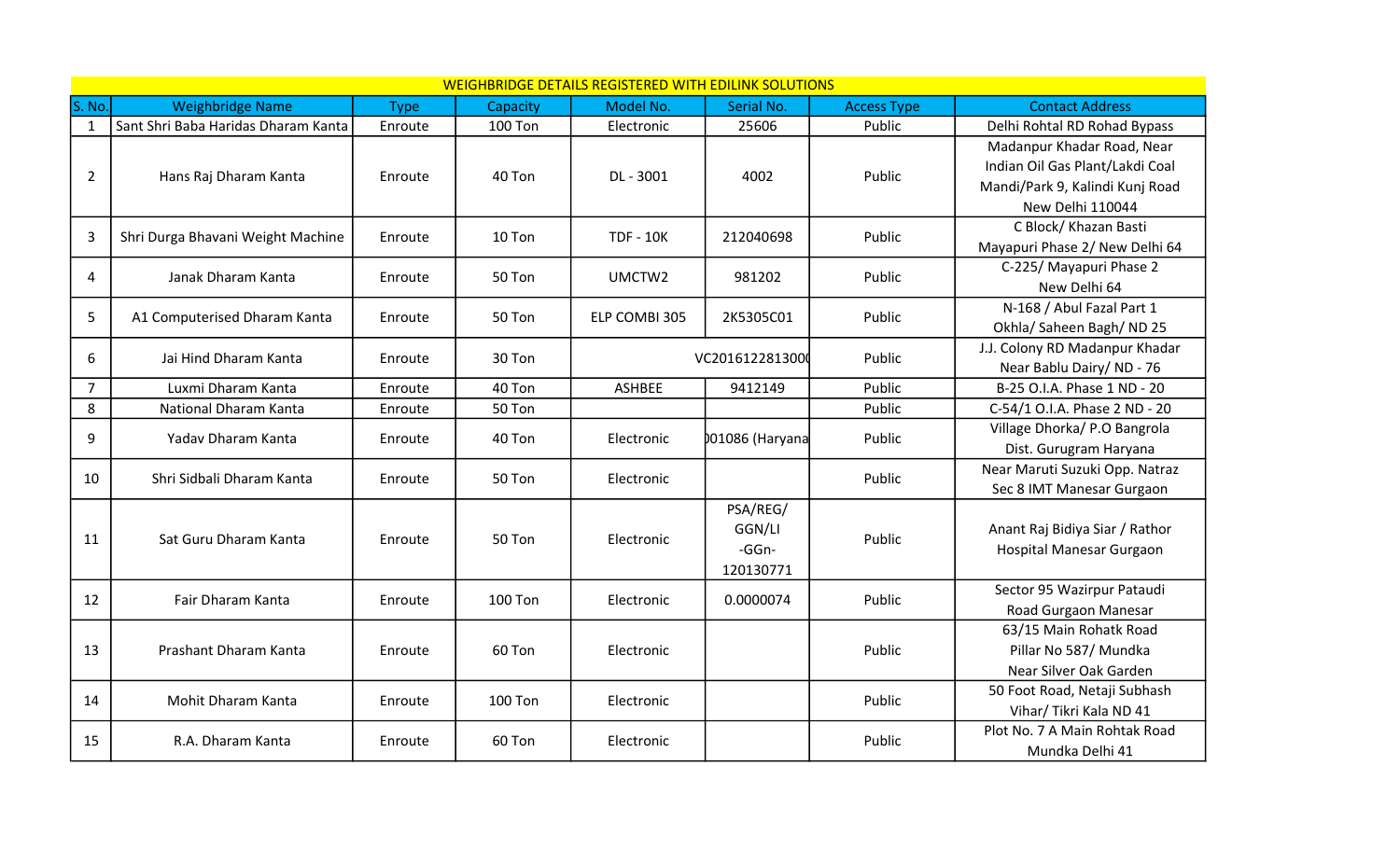| 16 | Karan Dharam Kanta Computerised | Enroute | <b>100 Ton</b> | Electronic | Public | Delhi Rohtal RD Rohad Bypass  |
|----|---------------------------------|---------|----------------|------------|--------|-------------------------------|
|    |                                 |         |                |            |        | Near Truck Uninon Rohad       |
| 17 | Pragati Dharma Kanta            | Enroute | 60 Ton         | Electronic | Public | 45/60 foot RD Chatterpur      |
| 18 | Rai Sahab Dharam Kanta          | Enroute | 50 Ton         | Electronic | Public | 82/60 foot RD Chatterpur      |
| 19 | Chaoudhary Dharam Kanta         | Enroute | <b>100 Ton</b> | Electronic | Public | M.G. Road Lal Kaun Main RD    |
| 20 | Hanuman Dharam Kanta            | Enroute | 50 Ton         | Electronic | Public | Saidulajab IGNOU RD           |
| 21 | Himalaya Dharam Kanta           | Enroute | 40 Ton         | Electronic | Public | 117/60 foot RD Chatterpur     |
| 23 | Inder Dharam Kanta              | Enroute | <b>100 Ton</b> | Electronic | Public | Plot No 4/ Kilorakari Ring RD |
|    |                                 |         |                |            |        | Kirlokri Delhi                |
| 24 | Yadav Dharam Kanta (Nagloi)     | Enroute | 50 Ton         | Electronic | Public | Naresh Park/ Najafgarh Road   |
|    |                                 |         |                |            |        | Nagloi Delhi - 41             |
| 25 | Dayal Dharam Kanta              | Enroute |                | Electronic | Public | Okhla Phase 2 C 40            |
| 26 | Sadar Dharam Kanta              |         | 60 Ton         | Electronic | Public | 11069/13 Motia Khan           |
|    |                                 | Enroute |                |            |        | Pahar Ganj New Delhi          |
| 27 |                                 | Enroute |                |            | Public | 8497/4 Near Vandam Hotel      |
|    | Public Dharam Kanta             |         | 50 ton         | Electronic |        | Pachukiya RD New Delhi        |
| 30 | Guru Nanak Dahram Kanta         | Enroute | 50 ton         | Electronic | Public | W-232/1 Mayapuri Phase 2      |
| 31 | Mahavir Dharam Kanta            | Enroute | 50 ton         | Electronic | Public | E-253 Mayapuri Phase 2        |
|    |                                 |         |                |            |        | Main Road                     |
|    | Om Shree Ram Dharam Kanta       | Enroute | 60 Ton         | Electronic |        | D-1/1 Block Phase 2 Mayapuri  |
| 32 |                                 |         |                |            | Public | <b>IND Area New Delhi</b>     |
|    | Dardutt Dharam Kanta            | Enroute | 50 Ton         | Electronic |        | Khasra No. 1172/1/ Village    |
| 33 |                                 |         |                |            | Public | Rangpuri Extn/B Block         |
|    |                                 |         |                |            |        | New Delhi                     |
|    | Siyaram Weighbridge             |         | 50 Ton         | Electronic | Public | A-24 Mayapuri INDL Area       |
| 34 |                                 | Enroute |                |            |        | New Delhi                     |
|    | Maman Singh Dharam Kanta        |         | 40 Ton         | Electronic |        | Behind Indian Oil Petrol      |
| 35 |                                 | Enroute |                |            | Public | Pump Kapashera New Delhi      |
| 36 |                                 |         | 60 Ton         | Electronic | Public | Samalakha 1175/1 old Gurgaon  |
|    | Karan Dharam Kanta(Samlakha)    | Enroute |                |            |        | Road Delhi                    |
|    | Vardhaman Dharam Kanta          | Enroute | 50 Ton         | Electronic |        | Z-Block Loha Mandi Naraina    |
| 37 |                                 |         |                |            | Public | New Delhi                     |
| 38 | Satnam Dharam Kanta (Samalkha)  | Enroute | 50 Ton         | Electronic |        | Khasra No.14/8/10/ Village    |
|    |                                 |         |                |            | Public | Smalkha                       |